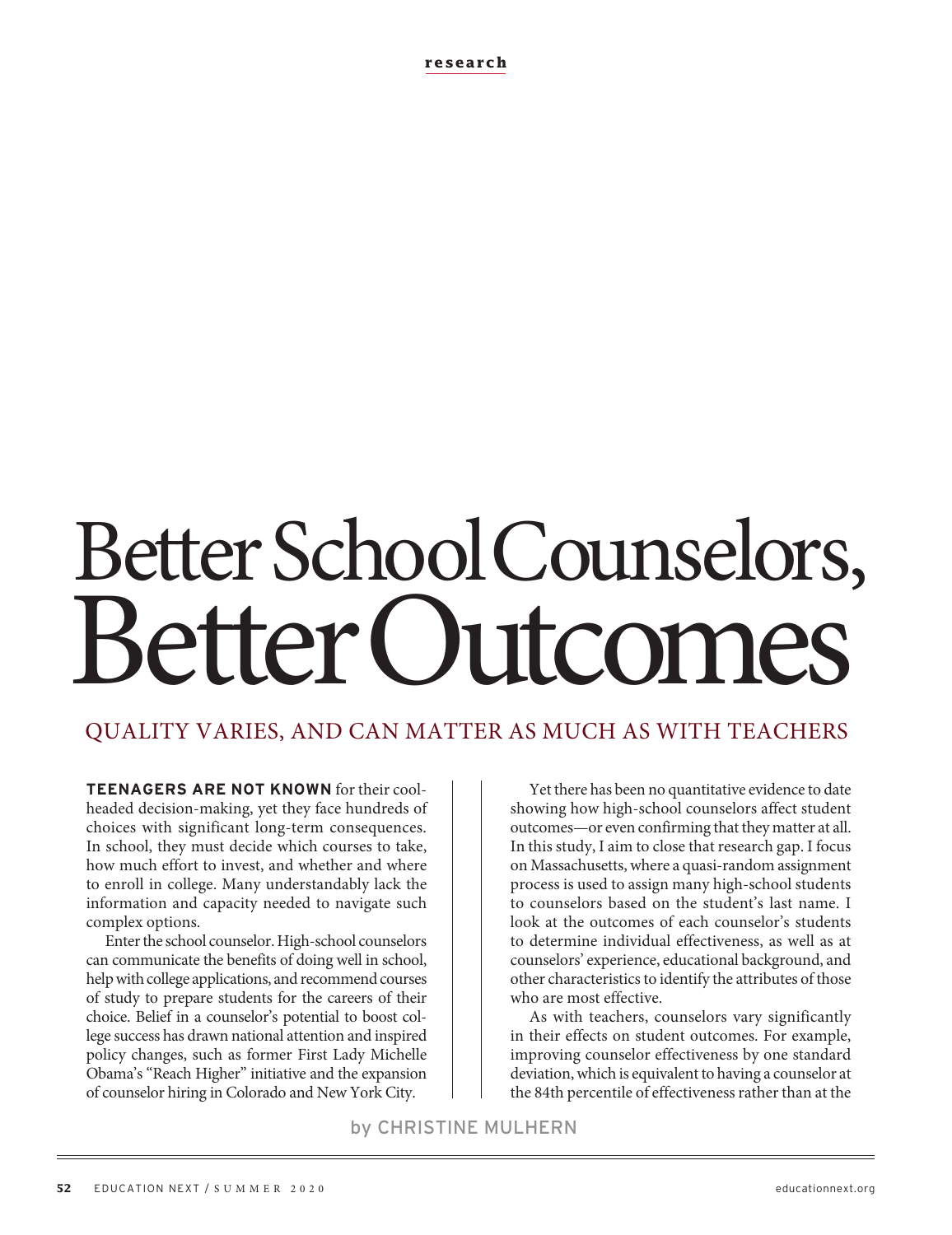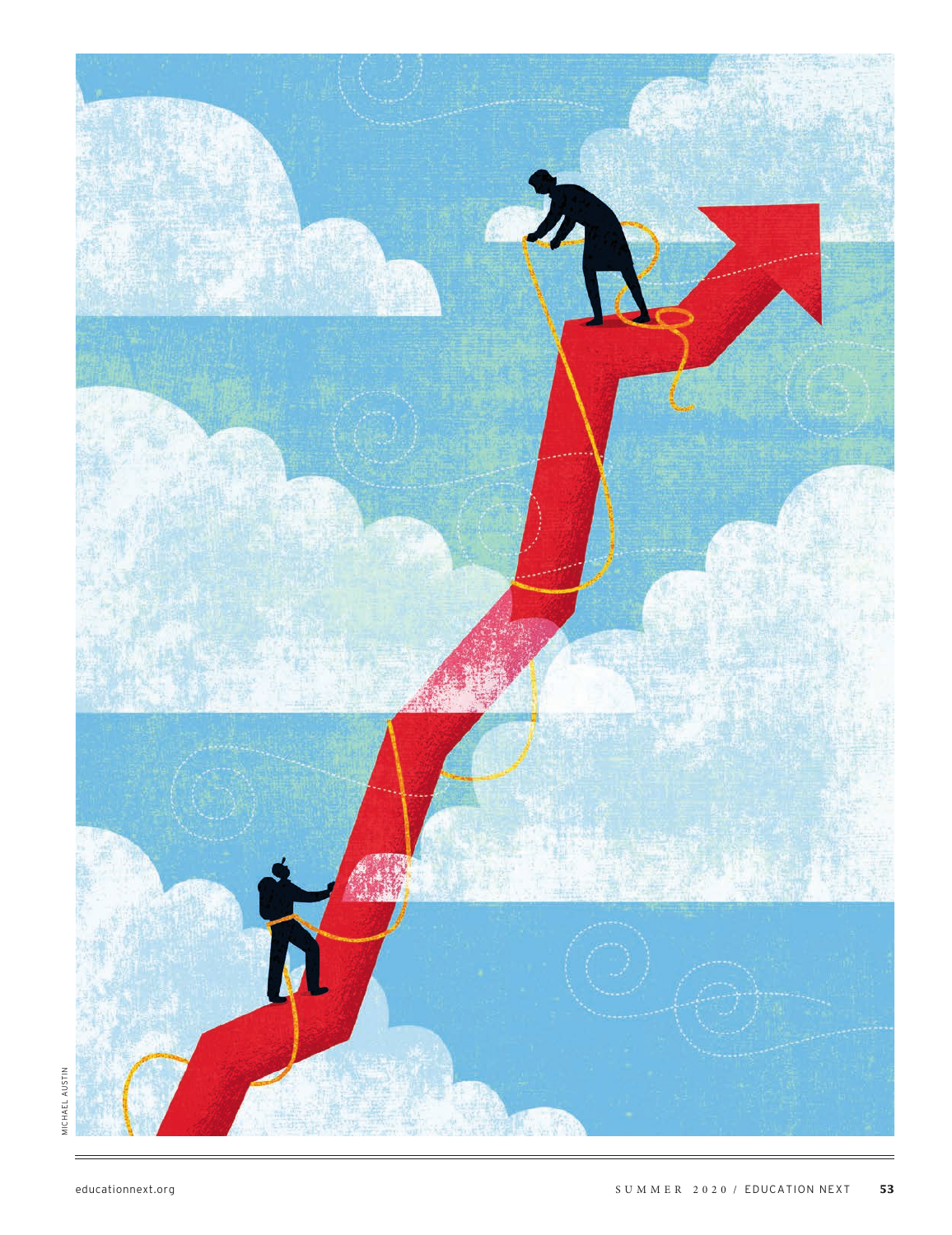50th percentile, makes students 2.0 percentage points more likely to graduate high school and 1.7 percentage points more likely to enroll in a four-year college. Unlike teachers, however, counselors' impacts are most strongly connected to their providing information and assistance to students, rather than building students' cognitive skills. Their effects are most pronounced among low-achieving and low-income students; low achievers, for example, are 3.4 percentage points more likely to graduate if assigned to an effective counselor. I also find that students benefit from being matched to a counselor of the same race and having a counselor who attended a local college.

High-school counselors' large caseloads of nearly 250 students, on average, are often a cause for concern. However, my analysis indicates that students would gain more from being assigned to a more effective counselor



*Michelle Obama: Her "Reach Higher" initiative aimed to encourage more students to pursue post-secondary education.* 

than to a counselor with a moderately smaller caseload. I estimate that hiring a new counselor in every Massachusetts high school would lead to smaller gains in educational attainment than increasing the average counselor's effectiveness by one standard deviation.

In short, boosting counselor effectiveness can be an important school-improvement strategy. It may also be a more cost-effective means of improvement than boosting teacher effectiveness, because counselors serve more students, there are far fewer counselors than teachers,

# As with teachers, counselors vary significantly in their effects on student outcomes.

and many high-school counselors receive little, or no, training on college advising. Counselors are an oftenoverlooked engine of educational improvement, and policymakers would do well to devote more time and attention to improving access to effective counselors.

## **What Do High-School Counselors Do?**

Counselors are a common feature at most U.S. high schools, though the nature of the job can vary considerably across schools. In general, high-school counselors

> spend most of their time on course scheduling, college and career advising, and general student support, according to a 2018 survey of college-admissions counselors nationwide. The responsibilities reported in the survey suggest that there are four main ways in which counselors are likely to influence student outcomes: helping students build cognitive and non-cognitive skills and providing students with information and direct assistance.

> Counselors may influence students' cognitive skills by placing them in, or removing them from, particular classes. Most counselors are responsible for course scheduling, so they may direct students toward or away from effective teachers and advanced classes, as well as help students gain access to specialized services for English-language learners or students with disabilities. They may

also work on improving students' non-cognitive skills, such as behavior and engagement with school, through mental-health counseling, disciplinary actions, and general support.

In addition, counselors may provide information that many students lack about postsecondary education and labor-market options. This could include the costs and benefits of different options, as well as the steps to apply and enroll in college. Counselors can also influence what students do after high school by assisting them directly, such as by obtaining SAT fee waivers, writing letters of recommendation, and helping students complete forms and sign up for services. They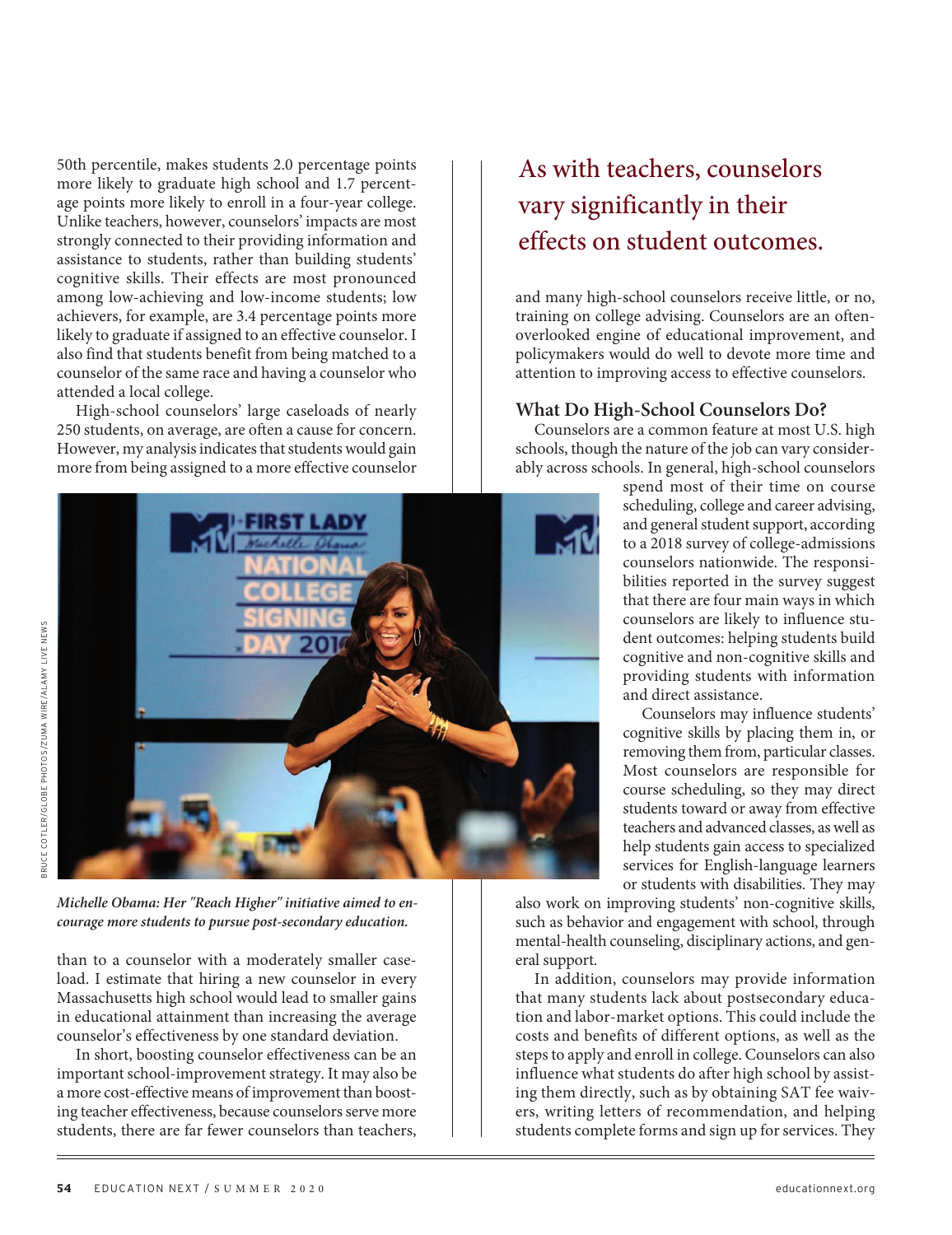# **research** SCHOOL COUNSELORS MULHERN

also may help students with college or job applications.

In Massachusetts, the focus of my study, there are no regulations dictating counselor caseloads or professional duties, though the state requires counselors to be licensed and hold a master's degree. It also requires that all schools have a "school adjustment" counselor who primarily supports the mental health, social, and emotional needs of students, which may free up time for guidance counselors to focus more on academic support. Massachusetts provides a recommended counseling model, which consists of suggested guidelines on how to provide services, and has a formal evaluation process for counselors.

## **A Range of Influence**

I use student-level data from the Massachusetts Department of Elementary and Secondary Education,

including student demographics, courses, grades, attendance, discipline, and standardized-test scores, as well as human-resources data on counselor employment, education, and demographics. I link these data to National Student Clearinghouse records on postsecondary enrollment and persistence for students projected to graduate high school between 2008 and 2017.

About one-third of public high schools in the state match students to counselors based on the beginning letters of the student's last name. This process approximates random assignment. I identify 143 schools that post information about their last-name assignment policies on their websites, which yields a sample of 723 counselors serving about 155,000 students. To estimate individual counselor effects, I focus on the 131 schools for which I can link counselors to students in at

least two different cohorts with at least 20 students in each cohort, for a sample of 510 counselors serving 142,000 students.

This sample and assignment process enable me to identify the causal impact of individual counselors on student outcomes. In particular, I compare the outcomes of students who attend the same school but who are assigned to different counselors because of the student's last name. In making these comparisons, I control for students' 8th-grade test scores, demographic characteristics, and indicators of services

received in 8th grade. Consistent with the assignment process being quasi-random, however, I find no evidence that students are sorted to counselors based on these characteristics.

I use this approach to estimate counselors' effects on a range of student outcomes, which I organize into five domains (see Figure 1). Cognitive and non-cognitive skills correspond to two of the four channels by which counselors may influence student outcomes. College readiness and selectivity, in turn, may capture the other two channels—the provision of information and direct assistance in the college application process. The fifth domain captures counselors' longer-term effects on educational attainment.

I estimate counselors' effectiveness within each of these domains, as well as their overall effectiveness across all

# **The Potential Effects of a Guidance Counselor (Figure 1)**

*High-school counselors can influence a range of student outcomes, from their overall skill levels to likelihood of graduating on time and attending a selective college.*

| <b>COGNITIVE</b>           | <b>COLLEGE</b>      | <b>COLLEGE</b>                                     | <b>EDUCATIONAL</b> |
|----------------------------|---------------------|----------------------------------------------------|--------------------|
| <b>SKILLS</b>              | <b>READINESS</b>    | <b>SELECTIVITY</b>                                 | <b>ATTAINMENT</b>  |
| <b>High school</b>         | <b>Took SAT</b>     | Attend a                                           | Graduate           |
| <b>GPA</b>                 |                     | selective college                                  | high school        |
| Number of                  | <b>SAT Score</b>    | Attend a highly                                    | Attend             |
| classes failed             |                     | selective college                                  | college            |
| 10th-grade                 | <b>Took AP Test</b> | Graduation rate of                                 | Attend four-       |
| math test                  |                     | college attended                                   | year college       |
| 10th-grade<br>reading test |                     | Mean income of<br>graduates of<br>college attended |                    |
|                            |                     |                                                    |                    |

#### **Student Outcomes by Category**

five. The latter estimate serves as my summary measure of a counselor's effectiveness in supporting student success.

# **Counselor Effectiveness and Student Success**

Having an effective counselor matters for a wide range of student outcomes. Let's start with educational attainment, which many see as an important long-term measure of student success. Students assigned to counselors who are one standard deviation more effective than the median are 2 percentage points more likely to graduate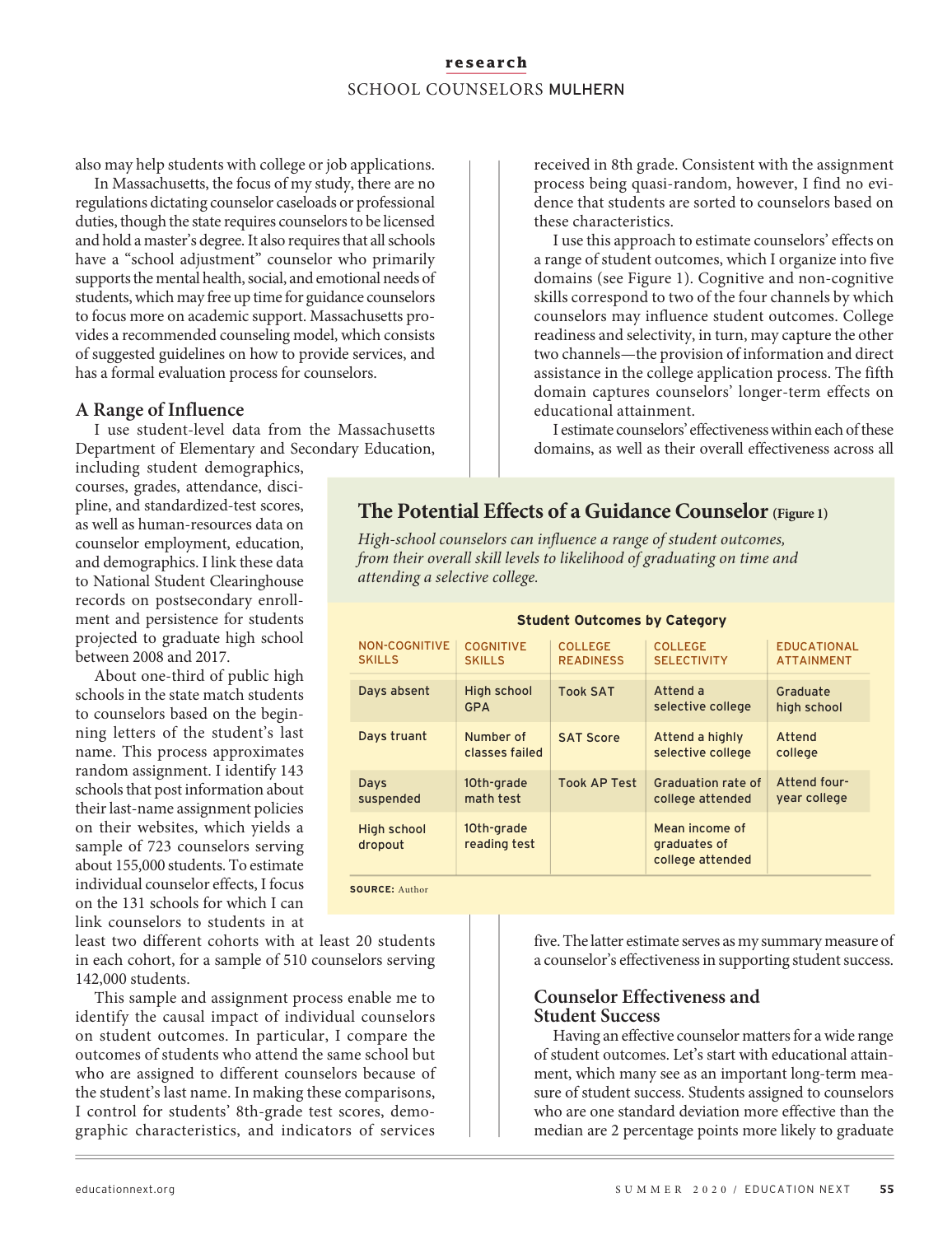high school, 1.7 percentage points more likely to attend a four-year college, and 1.4 percentage points more likely to persist in college into a second year (see Figure 2). The graduation rates of the colleges students choose to attend are also 1.3 percentage points higher, suggesting that they also may be more likely to earn a degree.

These impacts are generally larger for students who are not white, scored below average on the state test in 8th grade, or are from low-income families. For example, a minority student assigned to an effective counselor is 3.2 percentage points more likely to graduate high school and 2.2 percentage points more likely to attend college. Lowachieving students assigned to an effective counselor are 3.4 percentage points more likely to graduate and 2.5 percentage points more likely to attend college. These results indicate that counselors may be an important resource for closing racial and economic gaps in college completion.

How do effective counselors boost educational attainment? It does not appear to be a result of building students' cognitive skills, as I find little evidence that counselors vary in their effects on 10th-grade test scores and course grades. Counselors do vary in their impact on student suspensions, but I find no significant variation in effects on attendance or unexcused absences—and counselors' effectiveness in improving these proxies for non-cognitive skills is unrelated to their effectiveness in increasing attainment.

In contrast, counselors have large effects on my measures of college readiness and selectivity. They cause students to be more (or less) likely to take the SAT, to earn a higher SAT score, and take AP tests and also play a major role in whether students enroll in a college that is selective or has a high graduation rate. Moreover, their effectiveness within these two domains is strongly

# **More Effective High-School Counselors Boost Their Students' Success (Figure 2)**

*Students with more effective high-school counselors are more likely to graduate high school and enroll and persist in college compared to similar classmates assigned to less effective counselors.*



#### **Effect of a 1-standard-deviation improvement in counselor effectiveness**

NOTE: All effects are statistically significant at the 90 percent confidence level or greater. Data are from the Massachusetts Department of Education, 2008-2017.

**SOURCE:** Author's analysis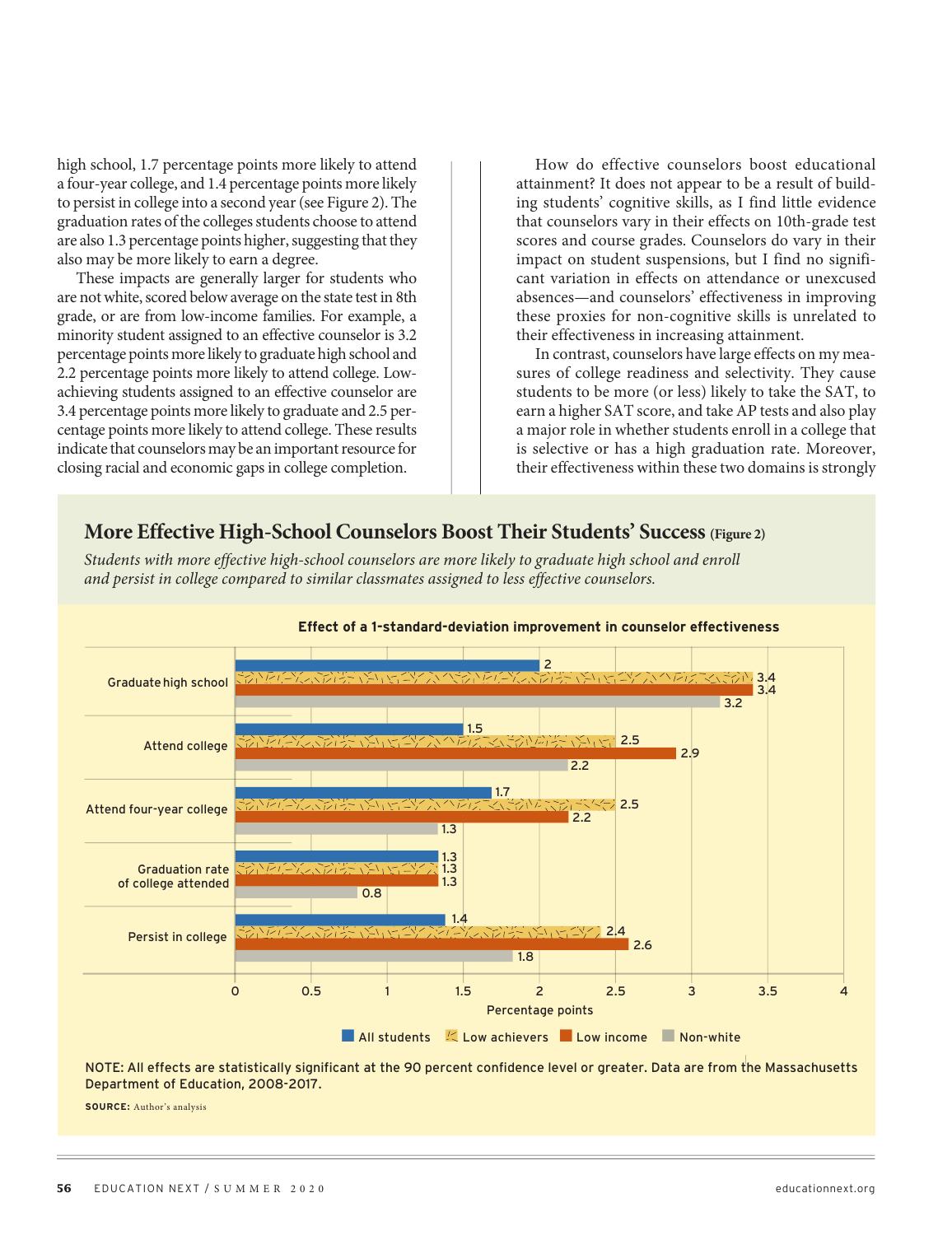# **research** SCHOOL COUNSELORS MULHERN

related to their impact on educational attainment.

These results imply that counselors influence educational attainment by doing more than just influencing students' cognitive and non-cognitive skills. Their effects on educational attainment must run through other channels, such as by providing information or direct assistance to their students. For instance, counselors may have large

# Boosting counselor effectiveness can be an important schoolimprovement strategy.

effects on SAT taking because they provide information about when to take the test or obtain fee waivers for students. More broadly, these results indicate that educators of all kinds can have important impacts on students' long-term outcomes by providing them information or helping them access opportunities.

## **Specialization**

To better understand counselor effectiveness, I consider the complexity of their responsibilities. They are assigned a diverse set of students and are charged with achieving many results, ranging from setting course schedules to boosting high-school graduation and supporting college enrollment. They are also expected to influence many intermediate outcomes, and it may be difficult for them to attain all desired outcomes given their large caseloads and limited training. Do counselors opt to specialize and focus their energies on certain domains? Or are especially effective counselors better in all aspects of their work? To answer these questions, I estimate counselor effects on specific outcomes and look for commonalities.

In general, the counselors who are effective at improving high-school graduation are also effective at increasing college attendance. This may not be surprising since students must graduate high school in order to attend college. If, however, we expect that the marginal student induced by a counselor to graduate high school is unlikely to be a college attendee, it suggests that counselors who are particularly effective in boosting educational attainment are able to do so for different kinds of students.

In contrast, I find that counselors who improve indicators of non-cognitive skills, such as students' attendance and behavior while in high school, tend to differ from those who improve educational attainment and, in particular, from those who boost attendance at highly selective colleges. The pattern confirms that even good counselors are typically not good at everything. Some counselors appear to specialize in increasing educational attainment, others at improving non-cognitive skills, and still others at increasing the selectivity of the college a student attends.

# **Attributes of Effective Counselors**

What distinguishes those counselors who are most effective in supporting student success? Advocates seeking to expand access to high-school counseling tend to focus on caseloads, assuming that counselors are more effective when they work with fewer students. I find only a modest relationship, however, between caseload size and students' educational attainment. Similarly, counselor experience is not related to student outcomes. Instead, students appear to benefit from being matched with a counselor of the same racial group and with a counselor who attended a local college or university.

Students assigned to a same-race counselor—defined here as a white counselor for white students and a nonwhite counselor for students who are not white—are about two percentage points more likely to graduate high school, attend college, and persist in college compared to their peers who are assigned to a counselor of a different race (see Figure 3). These effects are largest for non-white students, who are 3.8 percentage points more likely to graduate high school and to attend college if matched to a non-white counselor. There is no detectable benefit from matching students to counselors based on their gender.

Minority students may benefit from being matched to a minority counselor if these counselors have a better understanding of students' experiences and needs. Or a race-matched counselor could have different expectations for students based on their race, a pattern documented among teachers (see "The Power of Teacher Expectations," *research,* Winter 2018). Unlike most research on teachers, however, I find that white students also benefit from same-race matches, and white students typically have many potential role models in schools.

These patterns could also be explained by how much students trust their counselor. There is often considerable discretion on both the student and counselor side in how they interact with one another. Students may be more willing to reach out to counselors if they share a salient characteristic such as race.

Counselors' knowledge of the local higher-education context may also matter for students' success. Students assigned to counselors who received their bachelor's degree in Massachusetts are 2.5 percentage points more likely to graduate high school than those assigned to a counselor who earned a degree outside of the state. They are also more likely to attend college and enroll in colleges with higher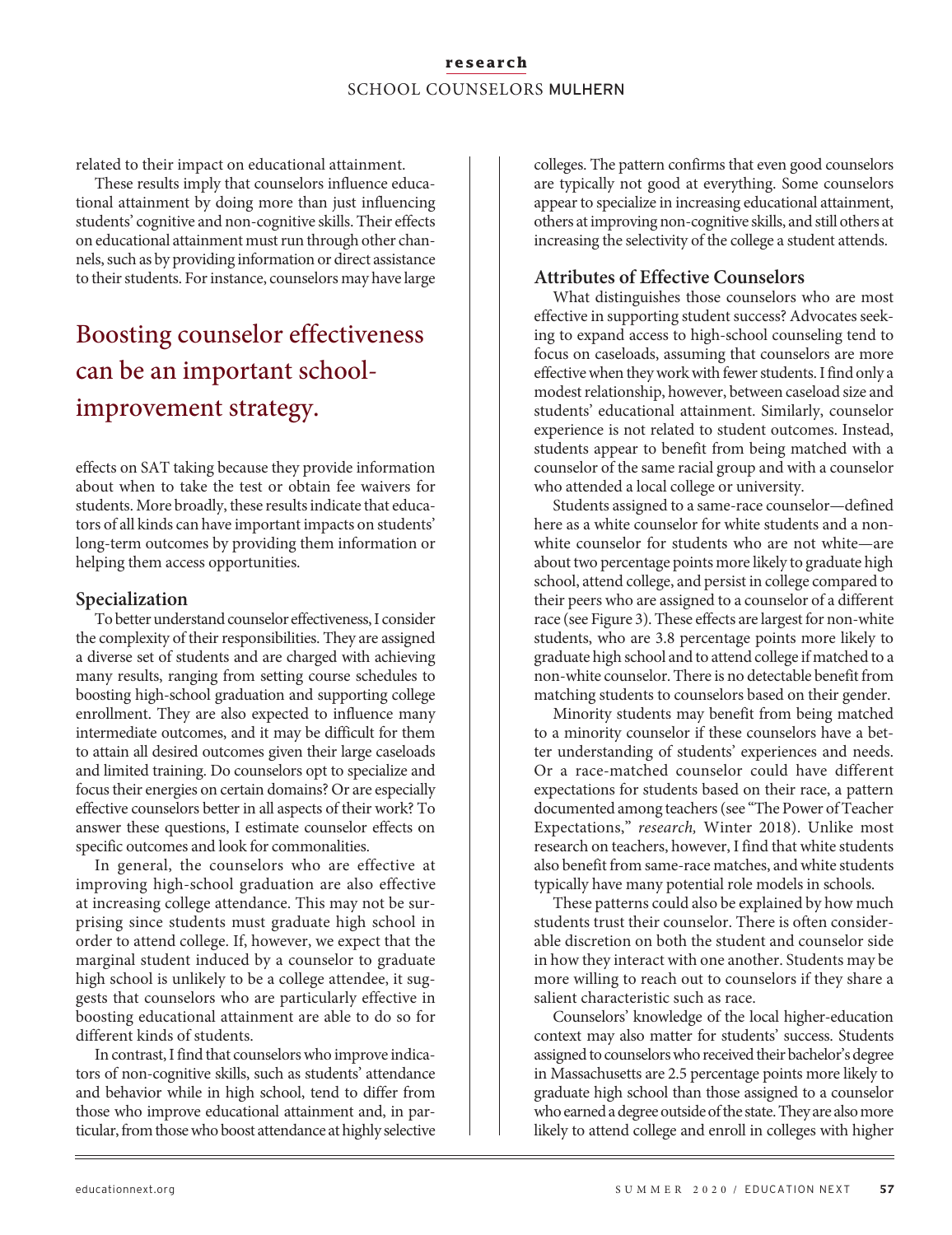graduation rates. It may be that these counselors better understand the local college options, the needs of local students, or state graduation requirements than counselors educated elsewhere. However, having a counselor who completed his or her master's degree in Massachusetts is not associated with higher student educational attainment.

I find no evidence that counselors who attended more selective undergraduate or master's institutions are more effective than their peers, but there is some evidence that counselors guide students to attend colleges that are similar to those they attended. For example, students with a counselor who attended an elite college are about 2 percentage points more likely to attend an elite college. Counselors who attended a public college also shift attendance to public colleges, and those who attended large undergraduate institutions increase student attendance at large institutions. Thus, counselors may use their own college experiences to guide the recommendations they provide to students.

Most measures of counselor experience, including the number of years they have spent in the role, are not positively related to student outcomes. In addition, counselors who hold teaching licenses are less effective in terms of rates of high-school graduation than their peers without a license. It may be that the skills required to be an effective teacher and an effective counselor differ, or counseling may be a path selected by ineffective teachers when they leave the profession. Either way, school administrators should not consider teaching experience a plus when hiring counselors.

## **Quantity vs. Quality: The Role of Caseloads**

Given the time-intensive nature of advising, one might expect caseload sizes to influence how well counselors serve students. If, however, counselors have found ways to serve many students efficiently, such as with group sessions or by using technology to provide individualized guidance at scale, caseloads may not



Data are from the Massachusetts Department of Education, 2008-2017.

**SOURCE:** Author's analysis